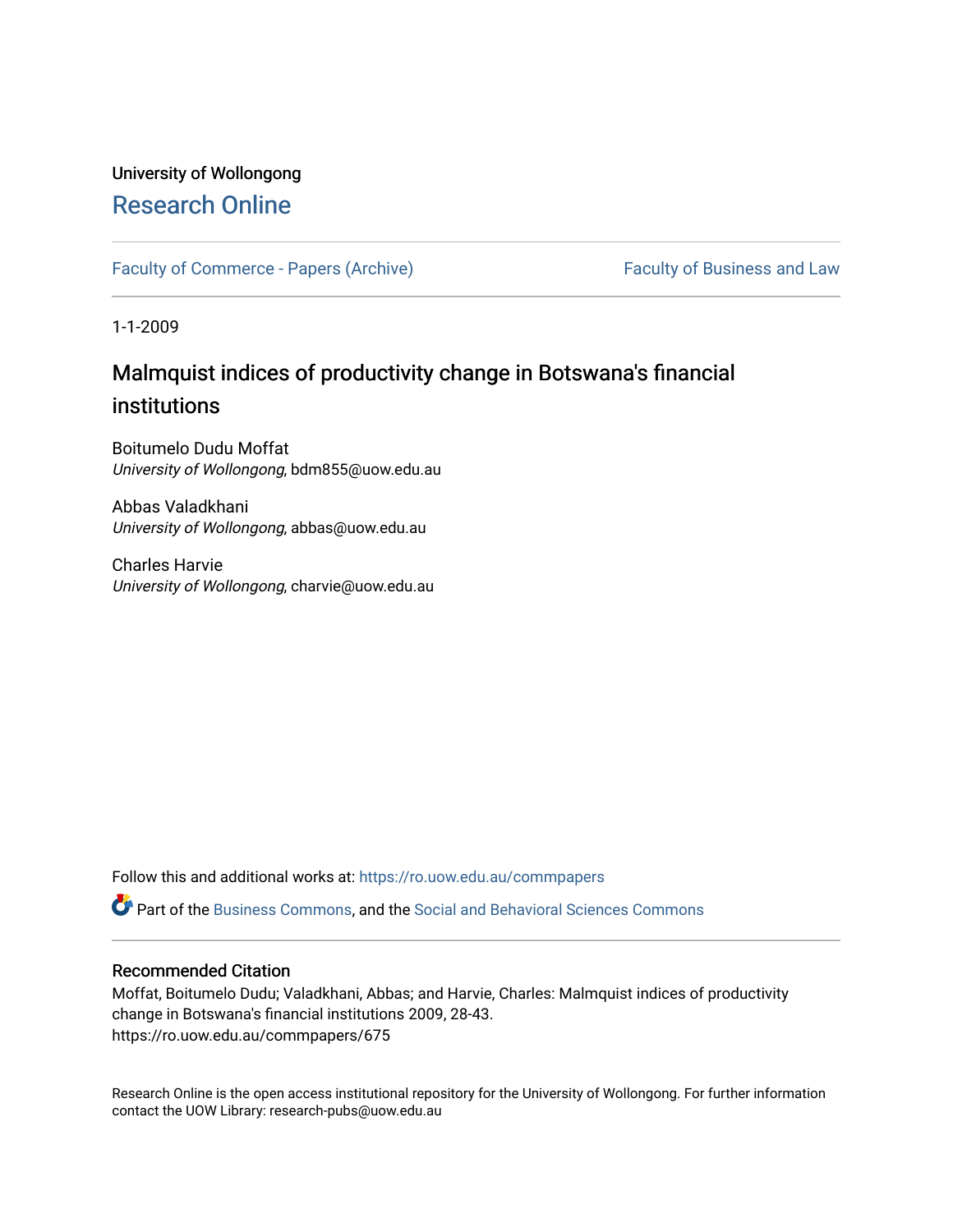# Malmquist indices of productivity change in Botswana's financial institutions

# Abstract

The productivity and efficiency of the financial sector is pivotal to the attainment of economic growth and development in developed and developing economies alike, and is of particular interest in the wake of financial sector reform and restructuring. This study applies the Malmquist productivity index to measure and decompose the total factor productivity change of ten financial institutions in Botswana in its postreform era, covering the period 2001-2006, into a 'catching up' or efficiency change, and a 'frontier shift' or technological change. The robustness and sensitivity of the empirical results presented are assessed by comparing outcomes from different input and output combinations derived from using the value added, intermediation and operating approaches. The empirical results indicate a loss or little productivity gain in Botswana's financial institutions, arising mainly from technological regress. Policy implications from this are highlighted in the paper.

# Keywords

botswana, financial, institutions, productivity, change, indices, malmquist

# **Disciplines**

Business | Social and Behavioral Sciences

# Publication Details

Moffat, B., Valadkhani, A. & Harvie, C. (2009). Malmquist indices of productivity change in Botswana's financial institutions. Global Business and Economics Review, 11 (1), 28-43.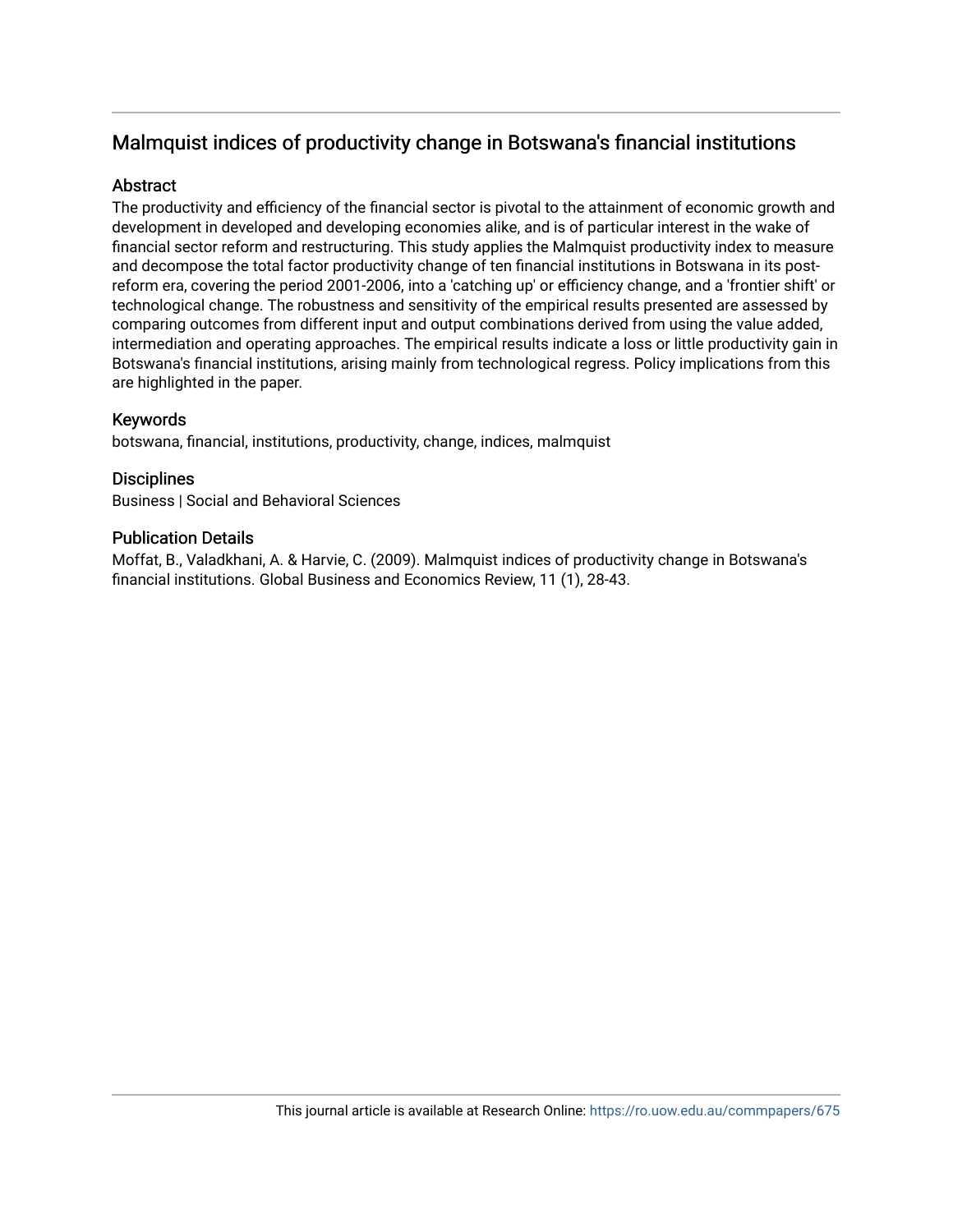# **Malmquist indices of productivity change in Botswana's financial institutions**

# Boitumelo Moffat, Abbas Valadkhani\* and Charles Harvie

School of Economics University of Wollongong NSW 2522, Australia Fax: +612–4221 3725 E-mail: bdm855@uow.edu.au E-mail: abbas@uow.edu.au E-mail: charvie@uow.edu.au \*Corresponding author

**Abstract:** The productivity and efficiency of the financial sector is pivotal to the attainment of economic growth and development in developed and developing economies alike, and is of particular interest in the wake of financial sector reform and restructuring. This study applies the Malmquist productivity index to measure and decompose the total factor productivity change of ten financial institutions in Botswana in its postreform era, covering the period 2001–2006, into a 'catching up' or efficiency change, and a 'frontier shift' or technological change. The robustness and sensitivity of the empirical results presented are assessed by comparing outcomes from different input and output combinations derived from using the value added, intermediation and operating approaches. The empirical results indicate a loss or little productivity gain in Botswana's financial institutions, arising mainly from technological regress. Policy implications from this are highlighted in the paper.

**Keywords:** Botswana; technical and pure technical efficiencies; data envelopment analysis; DEA; financial institutions.

**Reference** to this paper should be made as follows: Moffat, B., Valadkhani, A. and Harvie, C. (2009) 'Malmquist indices of productivity change in Botswana's financial institutions', *Global Business and Economics Review*, Vol. 11, No. 1, pp.28–43.

**Biographical notes:** Ms. Boitumelo Moffat is currently undertaking her PhD at the School of Economics, the University of Wollongong, Australia. Her research interests include areas such as data envelopment analysis, applied econometrics, economic development and financial and monetary economics.

Dr. Abbas Valadkhani is an Associate Professor of Economics at the University of Wollongong, Australia. Previously, he has held Lecturer posts at the Queensland University of Technology and the University of Newcastle in Australia. He has over 60 publications in refereed journals in the areas of applied econometrics, macroeconometric model building and international financial and monetary economics. His current research interests include productivity and growth, the Australian macroeconomy, the pre- and post-GST effects on inflation and financial modelling.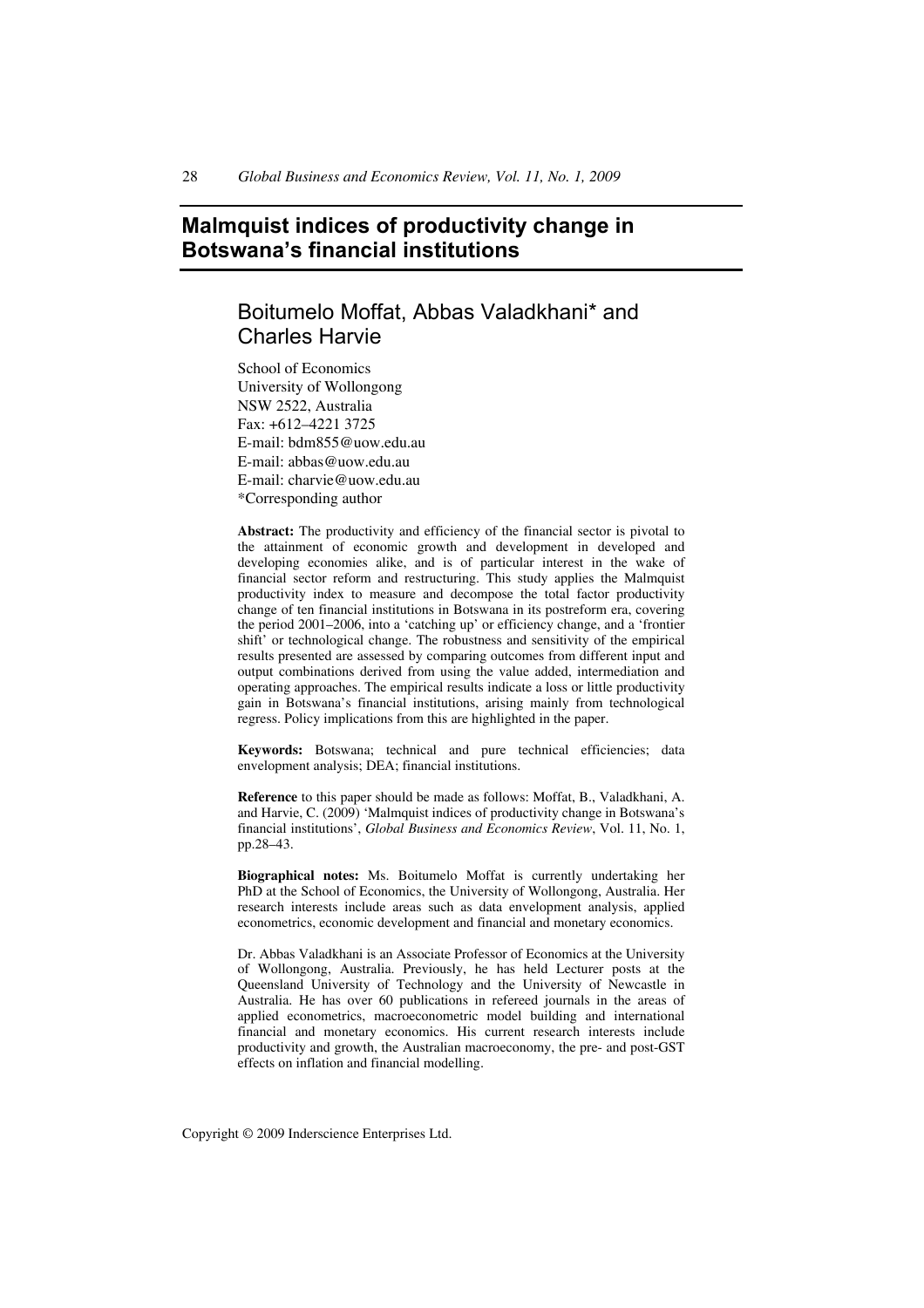Dr. Charles Harvie holds a PhD in Economics from the University of Warwick (UK) and is currently an Associate Professor at the School of Economics of the University of Wollongong, Australia. He has published over 150 papers in refereed journals, book chapters and refereed conference papers, 15 edited and authored books on the economies of East Asia, economic integration in East Asia and SMEs in East Asia. His current research interests include economic integration in East Asia, private small business development in Vietnam and China and modelling the macreconomic impact of resource price shocks.

## **1 Introduction**

The financial system in Botswana has undergone major or significant structural and institutional changes in recent years. Throughout the 1980s a series of financial reforms were introduced to boost the efficiency and productivity of financial institutions by enhancing the crucial role of market forces (Bank of Botswana (BoB), 1999). New entrants to the system and new products such as Automated Teller Machines (ATMs), credit and debit card services were permitted as a result.

Capital expenditure on equipment, however, may give a poor indication of catch-up of technology. The present paper is concerned with an in-depth assessment of financial sector productivity by means of employing a Malmquist Index. The context of this paper is Botswana, where no study has so far assessed the productivity of its financial institutions. This issue is of paramount importance for Botswana, where various economic reforms have been initiated with the aim of improving the efficiency and productivity of its financial institutions.

Financial institutions in Botswana, especially the commercial banks, have registered high profits during the past decade. These high profit levels have persisted in spite of the entry of new banks, mostly foreign owned institutions, and increased competition in the sector, which can be expected to eventually reduce these profits. Nevertheless, as Jefferis (2007) argues, persistently high profits suggest that competition in the financial sector remains inadequate. A key issue is whether financial institutions can be efficient and productive when there is limited competition in the sector? Ataullah and Le (2006), Chen *et al*. (2005) and Canhoto and Dermine (2003) find that competition is one of the most important factors enhancing firm efficiency and productivity.

With increased competition, some institutions may find that their competitive advantage lies in financing smaller firms. Sacerdoti (2005) views that as large foreign banks enter the market they are expected to concentrate their lending to larger firms, which they may have a competitive advantage in financing. This may induce local firms, possibly with a better knowledge of local conditions, to expand financing of smaller businesses and individuals.

Jefferis (2007) argues that, in the context of Botswana's financial sector, there is greater focus on lending to households (rather than businesses), high bank charges, reliance on Bank of Botswana Certificates for assets and income, and on the extension of banking services to rural areas. Siphambe *et al.* (2005) state that this lopsided approach can be attributed, to some extent, to the lack of innovation in Botswana's banking system. Again, this leads to the question of how can financial institutions be productive if there is a lack of innovation in the sector? Avkiran (2000) found that technological innovation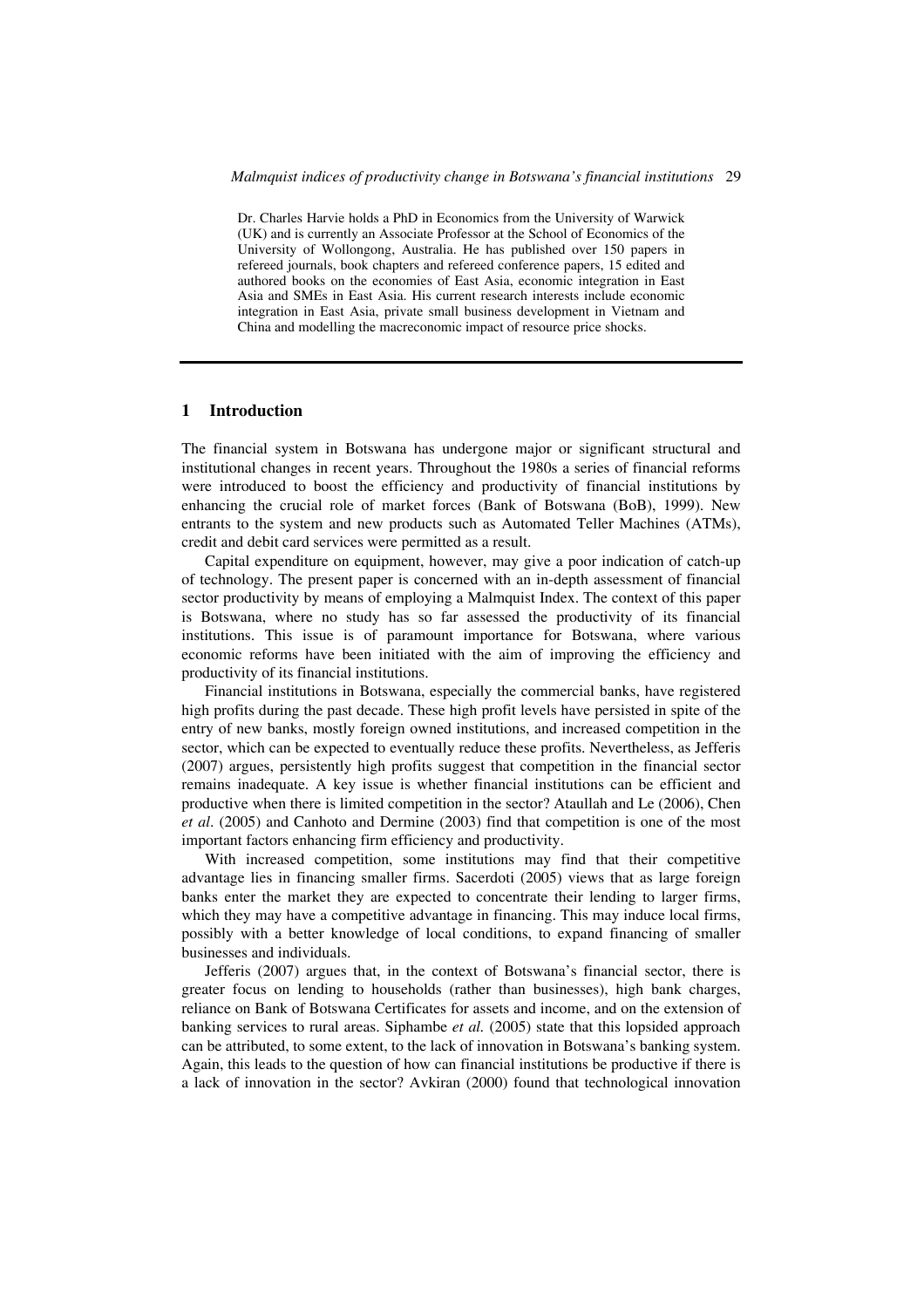plays a principal role in shaping financial service delivery in Australia, for example alternative ways of customer access and product distribution enabled by technological innovation have lowered barriers to entry. Therefore, technological innovation can be regarded as a sign of dynamic efficiency where financial institutions take advantage of new cost-effective technologies and pursue product and market development.

By comparing annual changes in the productivity of financial institutions, it is possible to identify discernable trends, if any, in the productivity of the financial sector as a whole. The sources of productivity growth, or decline, can be estimated by decomposing the Malmquist productivity indices into their constituent components, which indicate the extent to which the productivity change for each institution is due to a shift in the efficient frontier or to a process of moving closer to, or further away from, the efficient frontier. These components are often referred to as the 'frontier shift' and 'catch-up' elements of productivity change, respectively.

The remainder of this paper is structured as follows: Section 2 briefly reviews the literature on the analysis of efficiency changes through time. Section 3 focuses on the theoretical background of the Malmquist productivity indices and how to measure them. Section 4 deals with the sensitive issue (as different ways of input-output classifications may lead to different efficiency indices) of the specification of inputs and outputs employed in the evaluation of technical efficiency, and technical change in financial institutions. Section 5 presents the resultant indices of productivity, efficiency and technical change for Botswana's ten financial institutions. The paper ends with some concluding remarks and policy implications in Section 6.

### **2 Literature review**

Berg *et al.* (1992) presented the first application of the Malmquist index to measure productivity growth in the Norwegian banking system in the pre and post deregulation era, using the value added approach. This will be described later in the paper. Their analysis revealed that productivity exhibited a lacklustre performance in the pre-deregulation period, but it markedly improved in the post-deregulation period. Their results clearly support the view that deregulation led to a more competitive environment, especially for larger banks.

Utilising a Malmquist total factor productivity change index, Isik and Hassan (2003) examined productivity growth, efficiency change and technical progress in Turkish commercial banks. They found that all types of Turkish banks (both private and public) recorded significant productivity gains, driven mostly by efficiency advances and more effective management of resources rather than technical progress. Mukherjee *et al.* (2001) in their study of productivity growth in 201 large US banks found that productivity grew, on average, at 4.5% per year, particularly among banks with a large asset size.

After decomposing the overall productivity change into efficiency change and technological change in measuring productivity growth Jeanneney *et al.* (2006) found that the Chinese banking system had improved its total factor productivity, but that this growth in productivity was mainly attributable to technical progress rather than to an improvement in efficiency. Worthington (1999) found that efficiency gains in Australian financial services were largely the result of improvements in technical efficiency rather than scale efficiency. He also asserted that this productivity growth was mainly achieved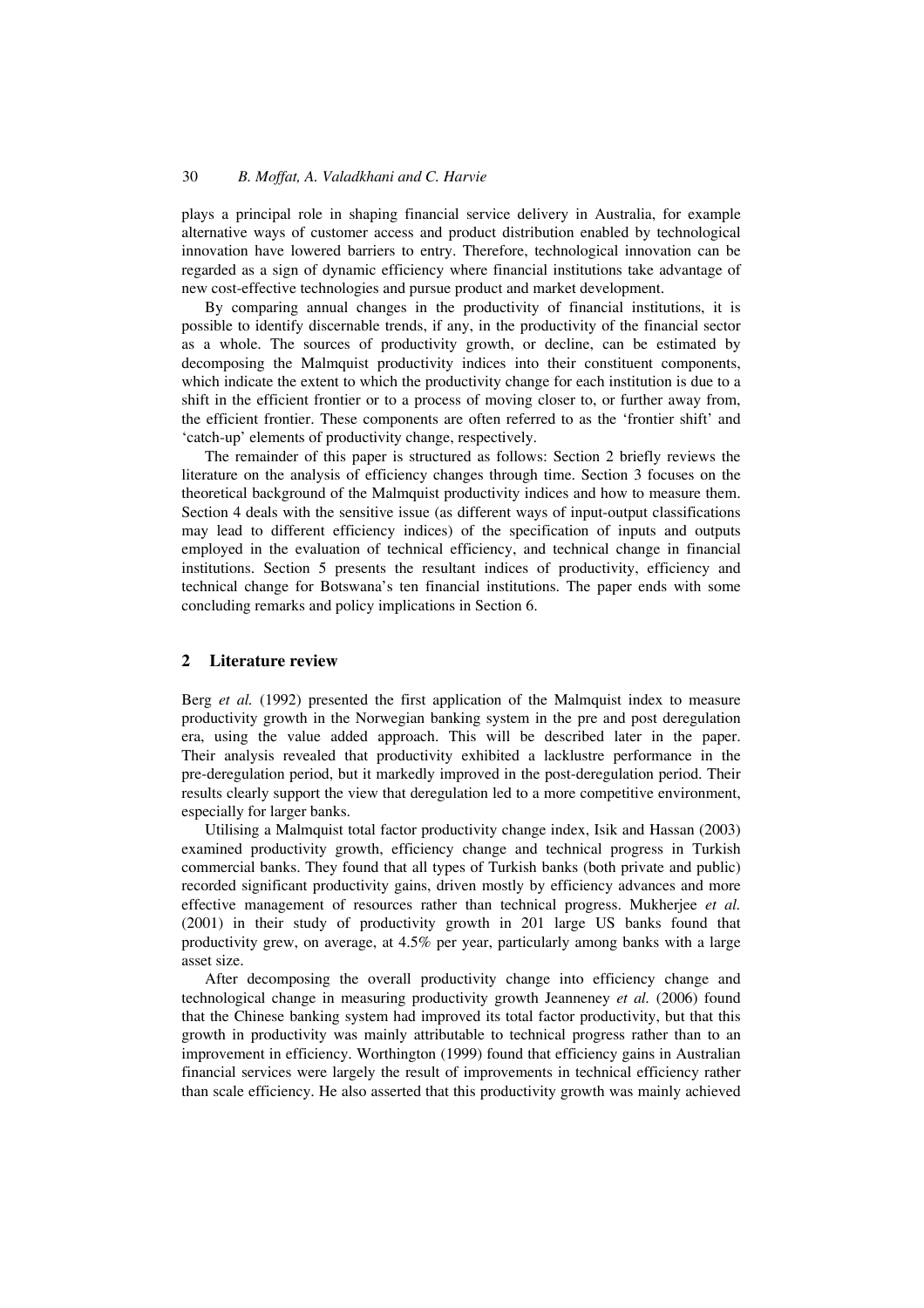by credit unions with a small number of members and a large asset base. According to Worthington (1999), technological progress, on the other hand, was higher mainly among those financial institutions which had a relatively larger proportion of residential and commercial loans.

Drake (2001) studied efficiency and productivity changes in the UK banking system and found that for the UK banks scale inefficiencies were a more severe problem than X-inefficiencies, particularly for both ends of the bank-size spectrum. Drake (2001) also provided some evidence that very large banks were more X-efficient than their smaller competitors, particularly in the latter years of the study period. Drake's Malmquist productivity indices suggested that, on the whole, UK banks exhibited positive productivity growth over the period. For most banks the productivity growth was the net result of a mixture of a positive frontier shift and negative catch-up.

In investigating X-efficiency and productivity change in Australian banks, Neal (2004) applied Data Envelopment Analysis (DEA) and the Malmquist productivity indexes and found that banks exhibited a higher level of allocative efficiency than technical efficiency. Large banks performed on the best practice frontier for most years in the sample. The Malmquist indices of productivity change in this study suggested a significant improvement in the efficiency of the banking sector over the period 1995–1999. According to Neal (2004), total factor productivity grew by an annual average of 7.6% and technological changes led to an annual 11.5% shift in the banking frontier.

In this paper a non-parametric DEA is adopted by applying the Malmquist index approach to analyse the productivity of financial institutions in Botswana. Even though DEA assumes no random error, its advantages in the context of this study outweigh its disadvantages. One of these advantages, which is more relevant to this study, is that DEA works well with small sample sizes. Unlike countries such as the USA where there are very large numbers of institutions, there are only relatively few financial institutions in Botswana and thus the industry is less suited to analysis using parametric techniques such as stochastic production functions. Of particular interest to this study is a paper by Drake (2001), who used a sample size of nine banks to study technical and scale efficiencies and productivity gains in the UK banking sector. His models successfully distinguished varying efficiency differences among UK banks.

## **3 Malmquist index of productivity change**

According to Coelli *et al.* (2005) technical efficiency is defined as the ability of a firm to use a minimal amount of inputs to produce an optimum output. Technical efficiency only provides a measure of the efficiency of firms relative to the best-practice firms in the sample. Overtime, however, the level of output a firm is capable of producing will increase/decrease due to technological changes that affect its ability to optimally combine inputs and outputs. These technological changes cause the production possibility frontier to shift upwards (downwards) as more (less) outputs are obtainable from the same level of inputs. Thus, productivity improvement over time may be attributable to either technical efficiency enhancements (catching up with their own frontier) or to technological advancements (as the frontier shifts up) or both.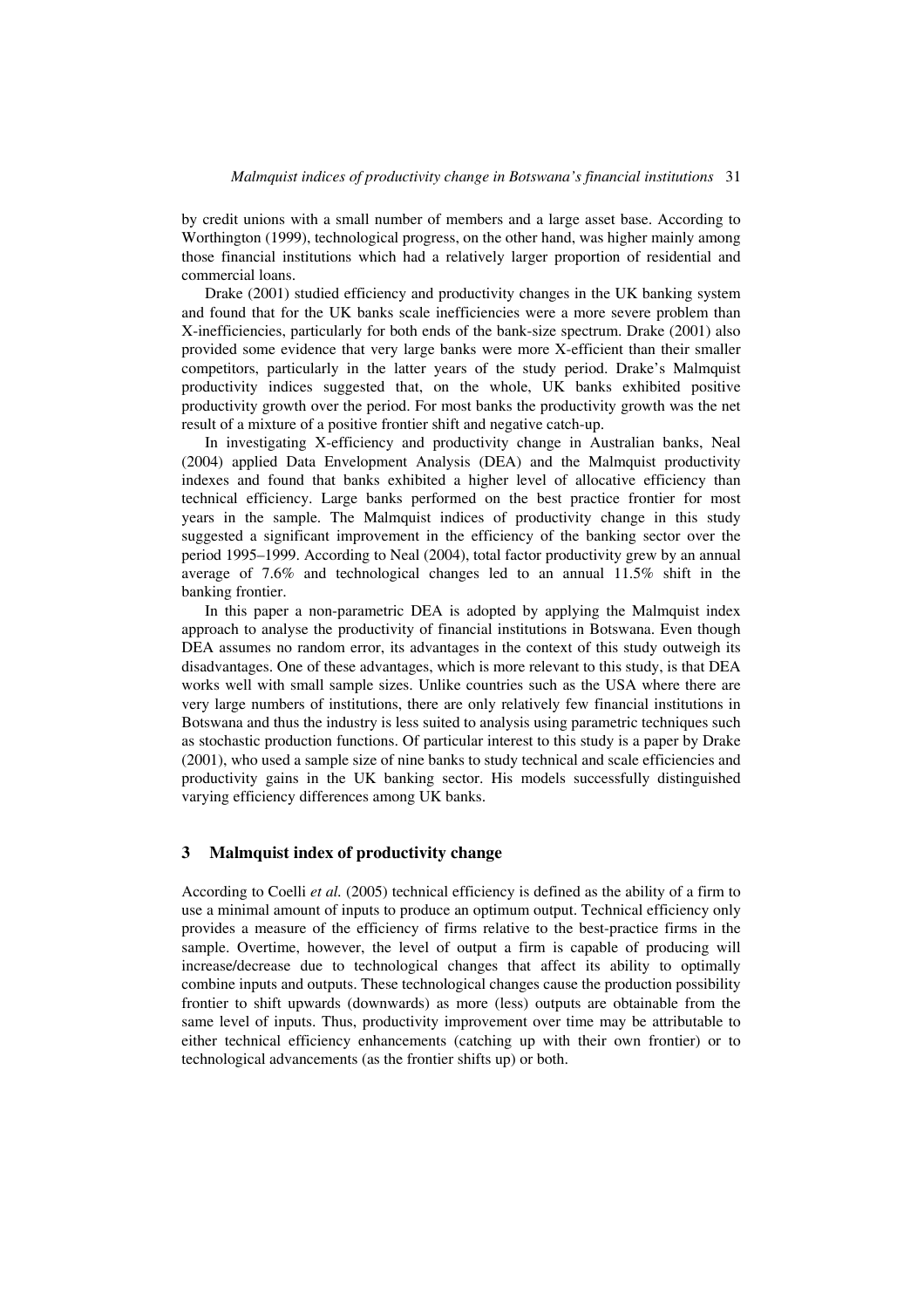In this study we apply the Malmquist productivity index to decompose total productivity change into technical change (frontier shift) and technical efficiency change. Following Thanassoulis (2001) the Malmquist productivity change index (MI) may be formally stated as follows:

$$
MI^{t+1}(y^{t+1}, x^{t+1}, y^t, x^t) = \left[ \frac{D^t(y^{t+1}, x^{t+1})}{D^t(y^t, x^t)} \times \frac{D^{t+1}(y^{t+1}, x^{t+1})}{D^{t+1}(y^t, x^t)} \right]^{0.5}
$$
(1)

where:

- $MI$  = the productivity of the most recent production point using period  $(t + 1)$ relative to the earlier production using period (t) technology
- $Ds =$  denotes input distance functions
- $y =$  the level of outputs
- $x =$  the level of inputs.

A value of *MI* that is greater than unity indicates a growth in total productivity over the two periods. The Malmquist Index in Equation (1) can be decomposed into a catch-up component and a boundary-shift component as follows:

$$
MI^{t+1}(y^{t+1}, x^{t+1}, y^t, x^t) = \underbrace{\frac{D^{t+1}(y^{t+1}, x^{t+1})}{D^t(y^t, x^t)}}_{\text{'Catch-up' component}} \times \underbrace{\left[\frac{D^t(y^{t+1}, x^{t+1})}{D^{t+1}(y^{t+1}, x^{t+1})} \times \frac{D^t(y^t, x^t)}{D^{t+1}(y^t, x^t)}\right]^{0.5}}_{\text{'Boundary-shift' component}}.
$$
 (2)

The catch-up component compares the closeness of financial institution  $f<sub>o</sub>$  in each period to that of other period's efficiency boundary. If the catch-up component value is equal to unity, then financial institution  $f<sub>o</sub>$  will have the same distance from the respective boundaries in periods (t) and  $(t + 1)$ . A catch-up value that is greater than unity means that financial institution,  $f_0$  will perform more efficiently in period  $(t + 1)$  than in period (t). Similarly, a catch-up value less than one indicates that financial institution,  $f<sub>o</sub>$  has become less efficient in period  $(t + 1)$  than in period (t).

For the boundary-shift component a value of greater than one represents productivity gain by a financial institution  $f<sub>o</sub>$ , implying that for a given amount of output it uses lower input levels in period  $(t + 1)$  than in period (t). On the other hand a boundary shift value that is less than one means productivity losses have been incurred by financial institution  $f<sub>o</sub>$ , in that it uses more inputs in period  $(t + 1)$  than in period (t) to produce the same amount of output. When the boundary shift value is equal to one then there is neither productivity gain nor loss in both periods.

In order to calculate the Malmquist indices it is necessary to solve several sets of linear programming problems. We assume that there are *N* financial institutions and that each consumes varying amounts of *M* different inputs to produce *S* different outputs. The objective is to construct a nonparametric envelopment frontier over the data points such that all observed points lie on or below the production frontier. Assuming constant returns to scale the following models for periods (t) and  $(t + 1)$  can be formulated: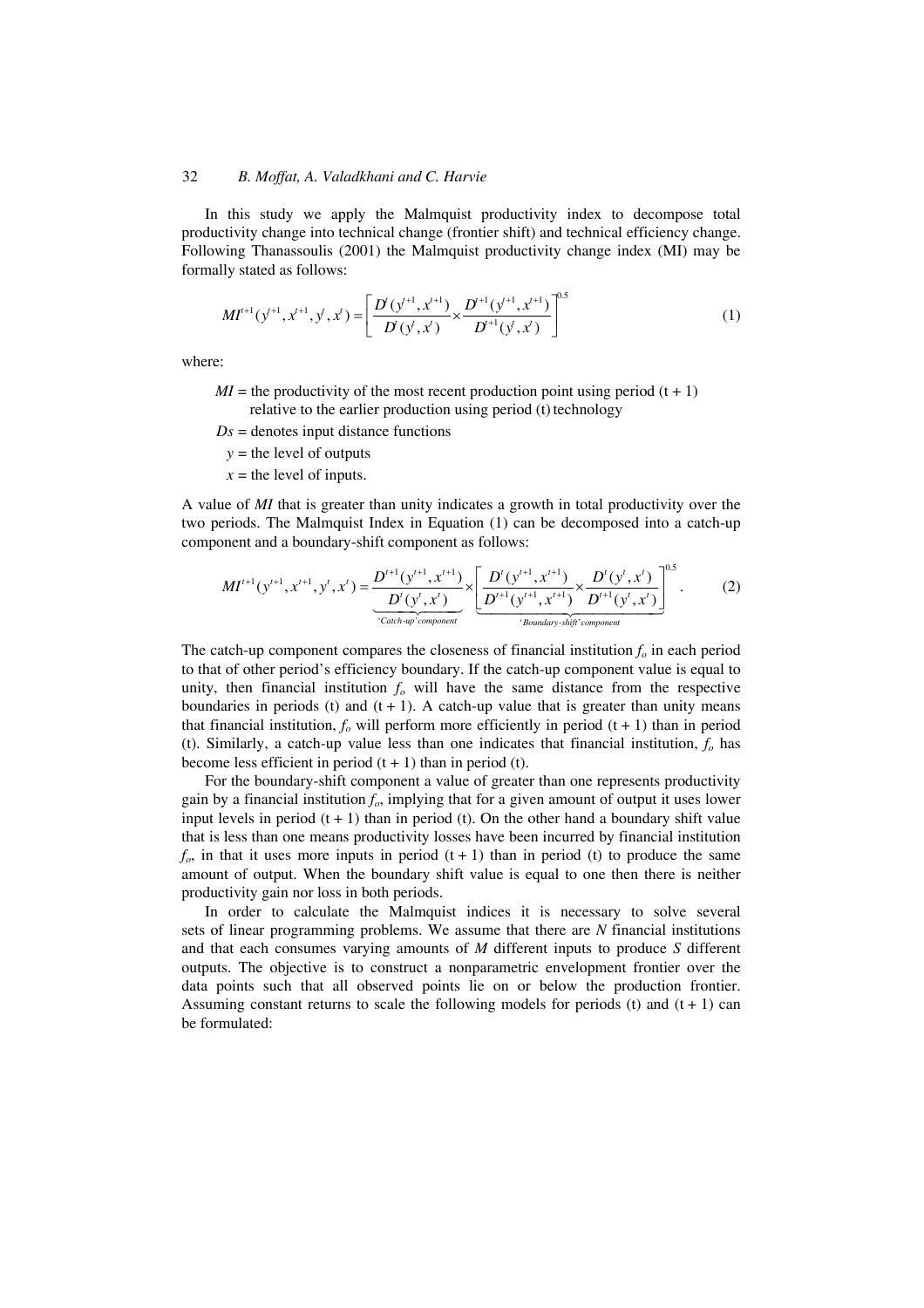$\sum_{f=1} \lambda_f y_{rf}^t \ge y_{rf_o}^t$  where  $r = 1...S$ 

$$
\mathbf{Min} \qquad l_o \tag{3}
$$

Subject to:

1

*f*

 $\lambda_{i} x_{i}^{t} - l_{i} x_{i}^{t} \leq 0$  $\sum_{f=1}^N \lambda_f {x_{if_o}}^t - l_o {x_{if_o}}^t \leq$ 

 $\frac{1}{1}$  *j v*<sub>*i*</sub> *o y*<sub>*i*</sub>  $\sum_{l=1}^{N} 1 + t \sum_{i=1}^{l} t_i$  $f Y_{rf}$   $\leq$   $Y_{rf}$ 

 $\lambda_f \ge 0, f = 1....N \ge 0$ 

 $\lambda_f y_{rf}^t \geq y$ 

 $x_{if}^{i} - l_{i}x_{if}^{i} \le 0$  where  $i = 1...M$ 

Min  $l_o$  (4) Subject to:  $\sum_{i} \lambda_i x_{it}^{t+1} - l_o x_{it}^{t+1}$  $\sum_{f=1}^{N} \lambda_f x_{if_o}^{t+1} - l_o x_{if_o}^{t+1} \leq 0$  $\lambda_{r} x_{ir}^{t+1} - l_{\alpha} x_{ir}^{t+1}$  $\sum_{f=1} \lambda_f x_{i f_o}^{i+1} - l_o x_{i f_o}^{i+1} \le 0$  where  $i = 1...M$  $1 \sim u^{t+1}$  $\frac{1}{1}$  *j*, *i*<sub>0</sub>  $\sum_{f=1}^{N} \lambda_f y_{rf}^{t+1} \ge y_{rf_o}^{t}$  $\lambda_f y_{rf}^{t+1} \ge y_{rf}^{t+1}$  $\sum_{f=1} \lambda_f y_{rf}^{t+1} \ge y_{rf}^{t+1}$  where  $r = 1....S$  $\lambda_f \ge 0, f = 1....N \ge 0$ .

Where  $x_{if}$  and  $y_{rf}$  are levels of the *i*-th input and *r*-th output for financial institution *f*, respectively. The value of *lo* will be the efficiency score for financial institution *f*. In Equations (3) and (4) each financial institution's production points are compared with technologies from the same time period. The cross-time period radial technical input efficiencies are then calculated as follows:

Min  
\n
$$
l_o
$$
\n(5)  
\nSubject to:  
\n
$$
\sum_{f=1}^{N} \lambda_f x_{if}^{t} - l_o x_{if_o}^{t+1} \le 0
$$
 where  $i = 1...M$   
\n
$$
\sum_{f=1}^{N} \lambda_f y_{rf}^{t} \ge y_{tf_o}^{t+1}
$$
 where  $r = 1...S$   
\n
$$
\lambda_f \ge 0, f = 1...N \ge 0
$$
  
\nMin  
\n
$$
l_o
$$
\n(6)  
\nSubject to:  
\n
$$
\sum_{f=1}^{N} \lambda_f x_{if}^{t+1} - l_o x_{if_o}^{t} \le 0
$$
 where  $i = 1...M$   
\n
$$
\sum_{f=1}^{N} \lambda_f y_{rf}^{t+1} \ge y_{tf_o}^{t}
$$
 where  $r = 1...S$   
\n
$$
\lambda_f \ge 0, f = 1...N \ge 0.
$$
\n(6)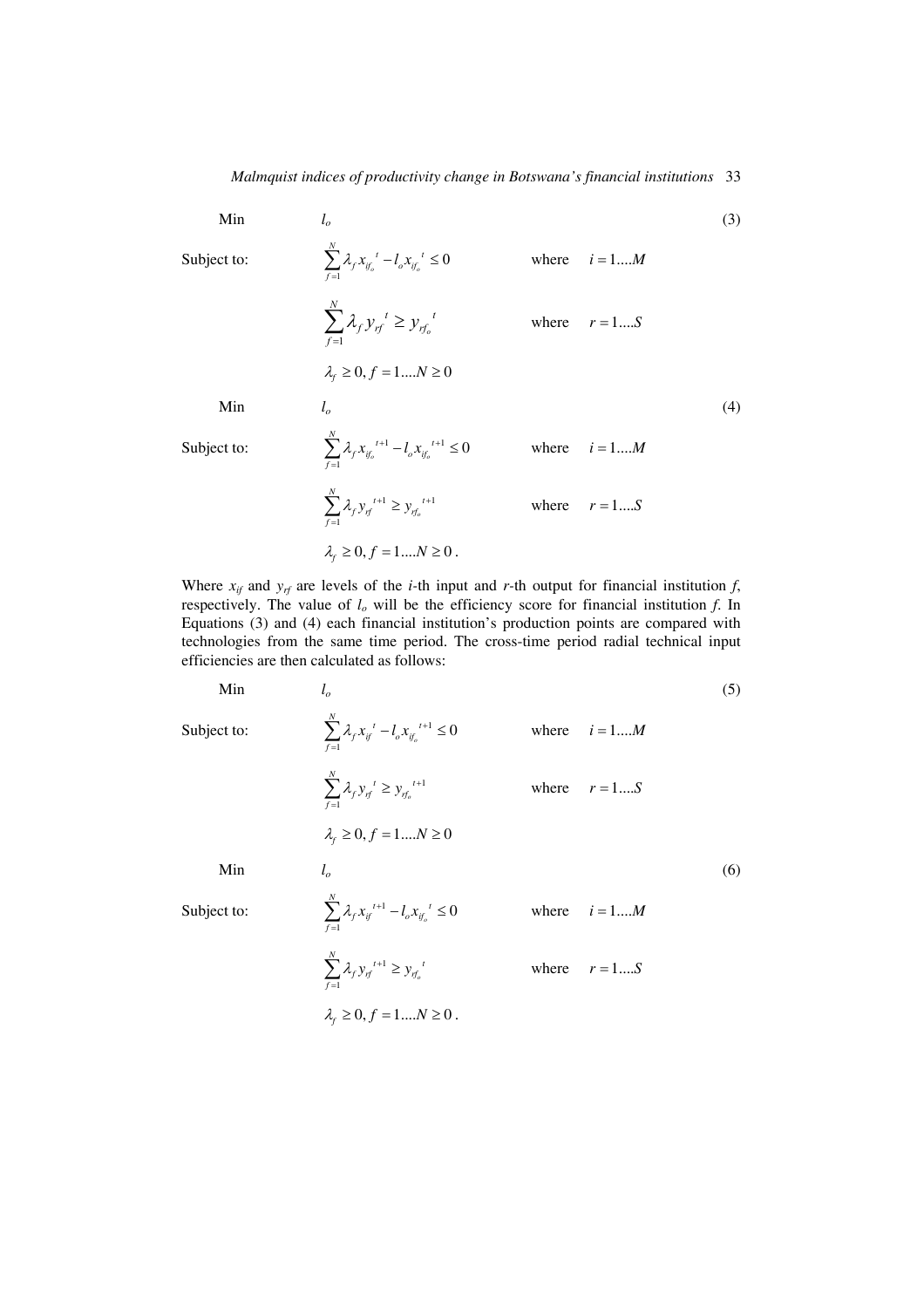Equations (5) and (6) present the cross-time period radial technical input efficiency of financial institution  $f<sub>o</sub>$ . Following Fare *et al.* (1990) the above equations (Equations 3–6) can be used to calculate the following five efficiency and productivity indices for each unit as well as measure technical progress over time:

- 1 the Technical Efficiency Change (TEC) measure based on constant returns to scale technology
- 2 the measure of Technological Change (TC)
- 3 the measure of Pure Technical Efficiency Change (PTEC) based on variable returns to scale technology
- 4 the measure of Scale Efficiency Change (SEC)
- 5 Total Factor Productivity Change (TFPC) which quantifies the degree of productivity.

If  $TFPC > 1$  then one can argue that productivity gains have occurred, but if it is less than one then the firm has incurred productivity losses during the period under investigation. Technical efficiency follows an upward trajectory if TEC exceeds one and vice versa. Similarly, if TC is more than one this is evidence of technical progress, but if TC is less than one the outcome could be technological regress.

One can identify the main sources of productivity gains or losses by analysing the magnitudes of TEC and TC. For instance, if TEC is greater than TC then productivity gains are more likely to be as a result of improvements in efficiency. Conversely, if TEC < TC then productivity gains are mostly attributable to technological progress. Given that overall technical efficiency is the product of pure technical change and scale efficiency (*i.e.*, TEC = PTEC  $\times$  SE), the main determinants of efficiency changes can be numerically traced as follows: if PTEC > SE then an improvement in pure technical efficiency is highly likely to explain most of the efficiency changes. However, if PTEC < SE it is highly likely that an improvement in scale efficiency has generated the resulting efficiency changes.

## **4 Specification of inputs and outputs**

There is no consensus in the literature regarding the specification of outputs and inputs in frontier modelling of financial institutions (see for example, Berger and Humphery, 1997; Favero and Papi, 1995). However, it is commonly acknowledged that the choice of variables in efficiency studies could significantly affects the results. The problem is compounded by the fact that the choice of variables (both inputs and outputs) is often constrained by the availability of data on relevant variables, particularly in the context of developing countries. The input and output measurements are especially difficult to quantify because the bulk of financial services/products are jointly produced, and prices are typically assigned to a bundle of financial services. However, there are several different approaches in the literature regarding the specification of input-output mix. *Inter alia*, these include the production approach, the intermediation approach and, more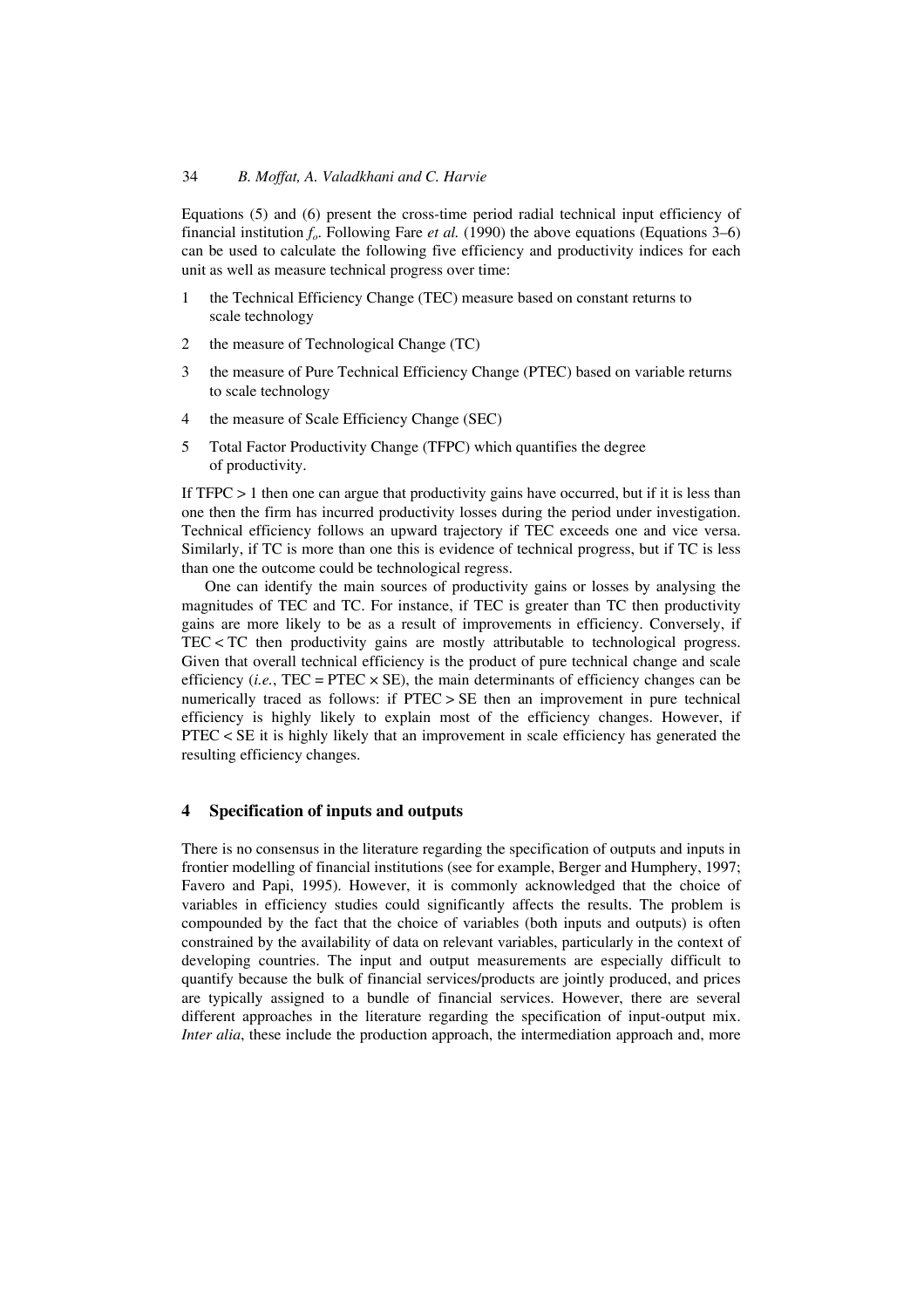recently, the modern approach, the operating approach, the asset approach and the user cost approach. For a detailed account of these approaches see, for example, Das and Ghosh (2006) and Favero and Papi (1995).

One can argue that each method has its own merit and can be considered appropriate if their underlying assumptions hold. It is apparent that financial institutions undertake diverse functions simultaneously. Given data constraints, we examine the robustness and sensitivity of our estimated efficiency scores by using three approaches: value-added, intermediation and operating.

According to the intermediation approach, financial institutions are regarded as intermediators that transform and transfer financial assets from savers to borrowers. Financial institutions produce intermediation services through the collection of deposits and other liabilities and then utilise them in interest-earning assets, such as loans, securities and other types of investments. This approach includes both operating and interest expenses as inputs, whereas loans and other major assets count as outputs. This approach has been applied in a number of developing countries *inter alia* by Sathye (2003), Paxton (2006) and Das and Ghosh (2006).

The value-added approach, on the other hand, identifies assets or liabilities in balance-sheet as outputs because they lead to the generation of more value added. In general, under this approach, the major categories of deposits and loans are viewed as outputs because they constitute a significant proportion of the value added component (Das and Ghosh, 2006).

Finally, according to Leightner and Lovell (1998), given total business costs incurred, the operating approach (or income-based approach) considers financial institutions as business units with the final objective of generating more revenues. This approach defines institutions' output as total revenues (interest and non-interest) and their inputs as total expenses (paid interest and operating expenses). Selected inputs and outputs under the three alternative approaches employed in the study are summarised in Table 1.

| Approach                | Inputs                             | <i>Outputs</i>      |  |
|-------------------------|------------------------------------|---------------------|--|
| Intermediation approach | Deposits                           | Loans               |  |
|                         | Labour $(salaries)^b$              |                     |  |
|                         | Capital related operating expenses | Investment          |  |
| Value-added approach    | Labour (salaries)                  | Loans               |  |
|                         | Capital related operating expenses | Investment          |  |
|                         | Interest expenses                  | Deposits            |  |
| Operating approach      | Interest expenses                  | Interest income     |  |
|                         | Labour(salaries/employee expenses) |                     |  |
|                         | Capital related operating expenses | Non-interest income |  |

**Table 1** Choice of input/output variables under the three approaches<sup>a</sup>

Notes: <sup>a</sup> All inputs/outputs variables are measured in thousands of Pula.

<sup>b</sup> The implication that labour salaries are a good proxy for labour's input to actual output is not necessarily established beyond doubt.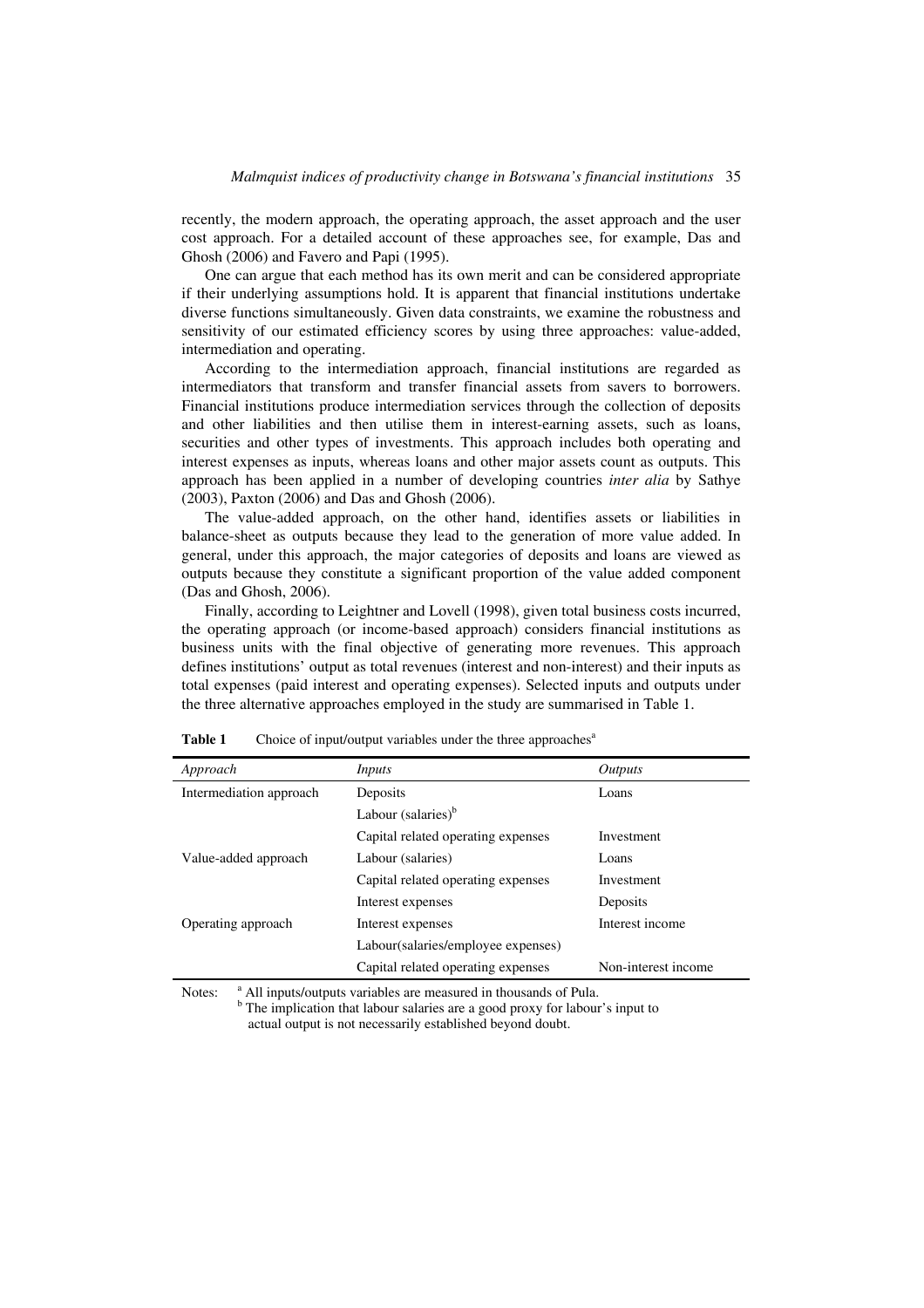Since DEA is appropriate for efficiency analysis even if the sample size is small, we utilise this technique to examine only those financial institutions for which the required data for the three approaches were available during the period 2001–2006. The sample, therefore, includes ten financial institutions comprising both banking and non-banking institutions.<sup>1</sup>

#### **5 Empirical results**

In the preceding sections we defined the Malmquist indices of productivity changes relative to a reference technology. In this section Equations (3) to (6) are used to examine productivity changes from 2001–2002 to 2005–2006 by:

- measuring the overall productivity changes over the period under investigation
- decomposing the total changes into the 'catching-up' effect (*i.e.*, efficiency change) and a 'frontier shift' effect (*i.e.*, technological change)
- further decomposing the 'catching-up' effect to see whether the improvements are as a result of enhancements in technical efficiency or increases in scale efficiency or both.

Table 2 presents the efficiency change, technical change, pure technical efficiency, scale efficiency and finally TFPC for each of the ten financial institutions in Botswana under the three approaches. In order to facilitate comparison between the results obtained from adopting each of the three approaches, all of the columns of Table 2 are sorted in terms of the magnitude of the Malmquist total factor productivity index (the last column). It should be borne in mind that for each financial institution in the sample the TFPC is the product of efficiency and technical change. If this index is greater (less) than unity, it means that there has been a productivity gain (loss), an efficiency increase (decrease) or technical progress (regress). Similarly, the overall efficiency change is the product of PTEC and SEC.

The different results obtained under the approaches indicate that DEA is a flexible technique which produces efficiency scores that are different when alternative sets of inputs and outputs are used. As can be seen from Table 2, under the value-added approach for example, Standard Chartered Bank has recorded an average positive increase in total factor productivity of 8.7% (1.087–1.000), whereas under the operating approach this gain is only 5.4%. The increase in productivity under the value-added approach (8.7%) can then be decomposed into 9.3% technological progress and a loss in efficiency of 0.5%. This result contrasts with the operating approach, where the corresponding 5.4% productivity gain consists of an efficiency gain of 17% and technological regress of 10.1%. Under the intermediation approach, Standard Chartered Bank registered a 3.4% fall in total factor productivity, mainly as a result of technological regress.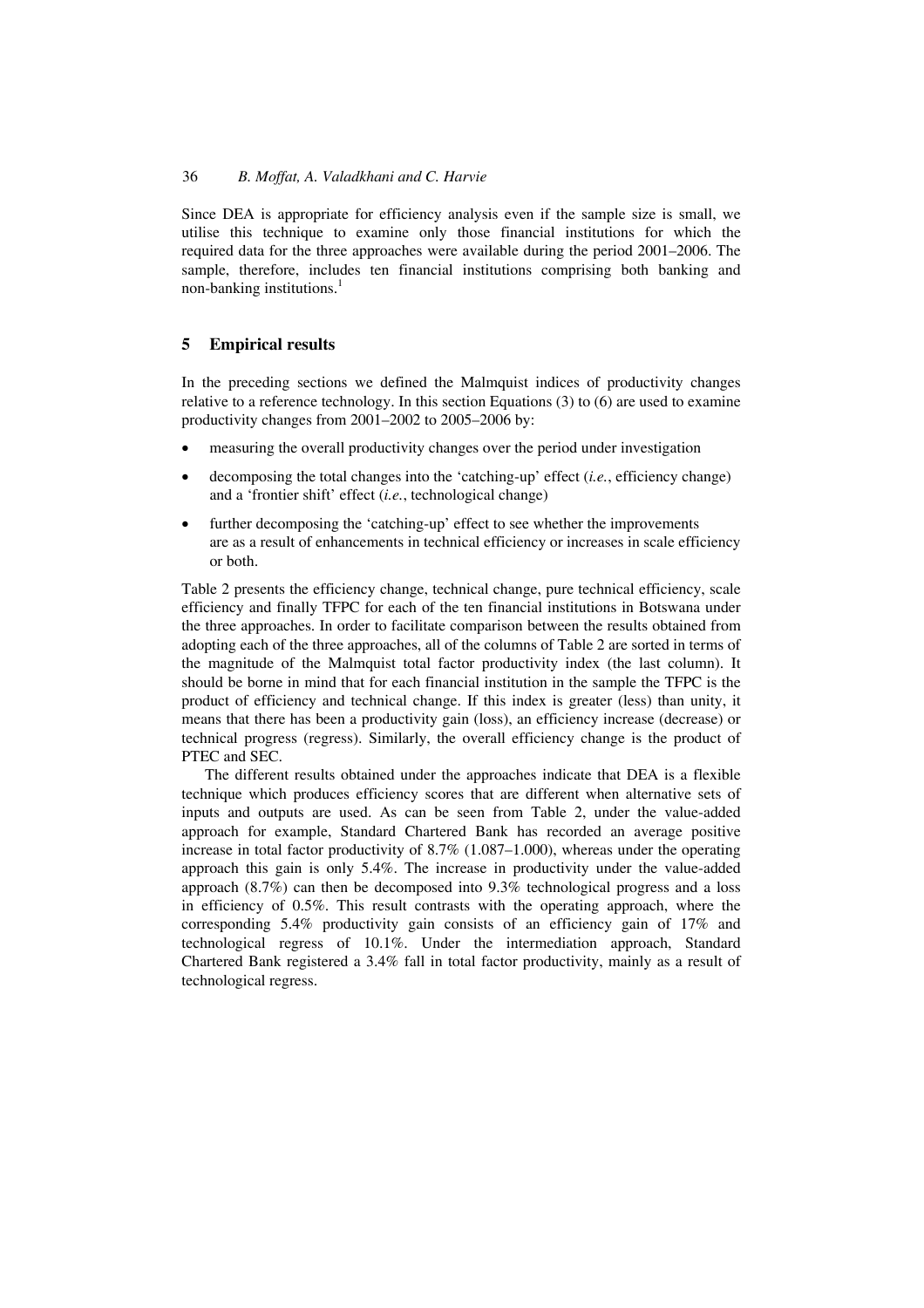| Malmquist indices of productivity change in Botswana's financial institutions 37 |  |
|----------------------------------------------------------------------------------|--|
|----------------------------------------------------------------------------------|--|

|                                            | Efficiency | Technical | Pure<br>technical | <b>Scale</b> | Total factor<br>productivity |
|--------------------------------------------|------------|-----------|-------------------|--------------|------------------------------|
| Firm                                       | change     | change    | efficiency        | efficiency   | change                       |
| Value-added approach                       |            |           |                   |              |                              |
| <b>Bank of Baroda</b>                      | 1.000      | 1.333     | 1.000             | 1.000        | 1.333                        |
| <b>First National Bank</b>                 | 1.167      | 0.970     | 1.024             | 1.140        | 1.132                        |
| <b>Standard Chartered Bank</b>             | 0.995      | 1.093     | 1.011             | 0.983        | 1.087                        |
| <b>Botswana Development</b><br>Corporation | 1.109      | 0.903     | 1.140             | 0.972        | 1.002                        |
| <b>Barclays Bank</b>                       | 0.967      | 1.017     | 1.000             | 0.967        | 0.983                        |
| <b>Botswana Building Society</b>           | 1.035      | 0.932     | 1.000             | 1.035        | 0.965                        |
| <b>Stanbic Bank</b>                        | 1.016      | 0.909     | 1.000             | 1.016        | 0.924                        |
| Botswana Savings Bank                      | 1.000      | 0.915     | 1.000             | 1.000        | 0.915                        |
| <b>African Banking Corporation</b>         | 0.897      | 1.003     | 0.762             | 1.177        | 0.899                        |
| National Development Bank                  | 0.873      | 0.982     | 0.990             | 0.882        | 0.857                        |
| Intermediate approach                      |            |           |                   |              |                              |
| <b>First National Bank</b>                 | 1.257      | 0.980     | 1.228             | 1.023        | 1.231                        |
| <b>Botswana Development</b><br>Corporation | 1.241      | 0.984     | 1.232             | 1.008        | 1.222                        |
| <b>Botswana Building Society</b>           | 1.118      | 0.957     | 1.000             | 1.117        | 1.070                        |
| <b>Bank of Baroda</b>                      | 1.000      | 0.992     | 1.000             | 1.000        | 0.992                        |
| <b>Standard Chartered Bank</b>             | 1.001      | 0.965     | 1.005             | 0.996        | 0.966                        |
| <b>Barclays Bank</b>                       | 1.025      | 0.936     | 1.000             | 1.025        | 0.959                        |
| <b>Botswana Savings Bank</b>               | 1.000      | 0.954     | 1.000             | 1.000        | 0.954                        |
| <b>African Banking Corporation</b>         | 1.015      | 0.930     | 1.000             | 1.015        | 0.944                        |
| <b>Stanbic Bank</b>                        | 0.925      | 0.917     | 0.977             | 0.946        | 0.848                        |
| National Development Bank                  | 0.805      | 0.898     | 1.000             | 0.805        | 0.723                        |
| Operating approach                         |            |           |                   |              |                              |
| <b>Botswana Building Society</b>           | 1.006      | 1.052     | 1.000             | 1.006        | 1.058                        |
| <b>Standard Chartered Bank</b>             | 1.172      | 0.899     | 1.003             | 1.169        | 1.054                        |
| <b>Barclays Bank</b>                       | 1.141      | 0.903     | 1.000             | 1.141        | 1.031                        |
| <b>Botswana Savings Bank</b>               | 1.000      | 0.962     | 1.000             | 1.000        | 0.962                        |
| <b>Botswana Development</b><br>Corporation | 1.110      | 0.837     | 1.083             | 1.025        | 0.930                        |
| <b>First National Bank</b>                 | 1.135      | 0.810     | 1.000             | 1.135        | 0.920                        |
| <b>Bank of Baroda</b>                      | 1.000      | 0.883     | 1.000             | 1.000        | 0.883                        |
| National Development Bank                  | 0.921      | 0.959     | 0.999             | 0.922        | 0.883                        |
| <b>Stanbic Bank</b>                        | 0.956      | 0.884     | 0.925             | 1.033        | 0.845                        |
| <b>African Banking Corporation</b>         | 0.818      | 0.839     | 0.701             | 1.168        | 0.686                        |

**Table 2** Malmquist index summary of firm means, 2001/2002–2005/2006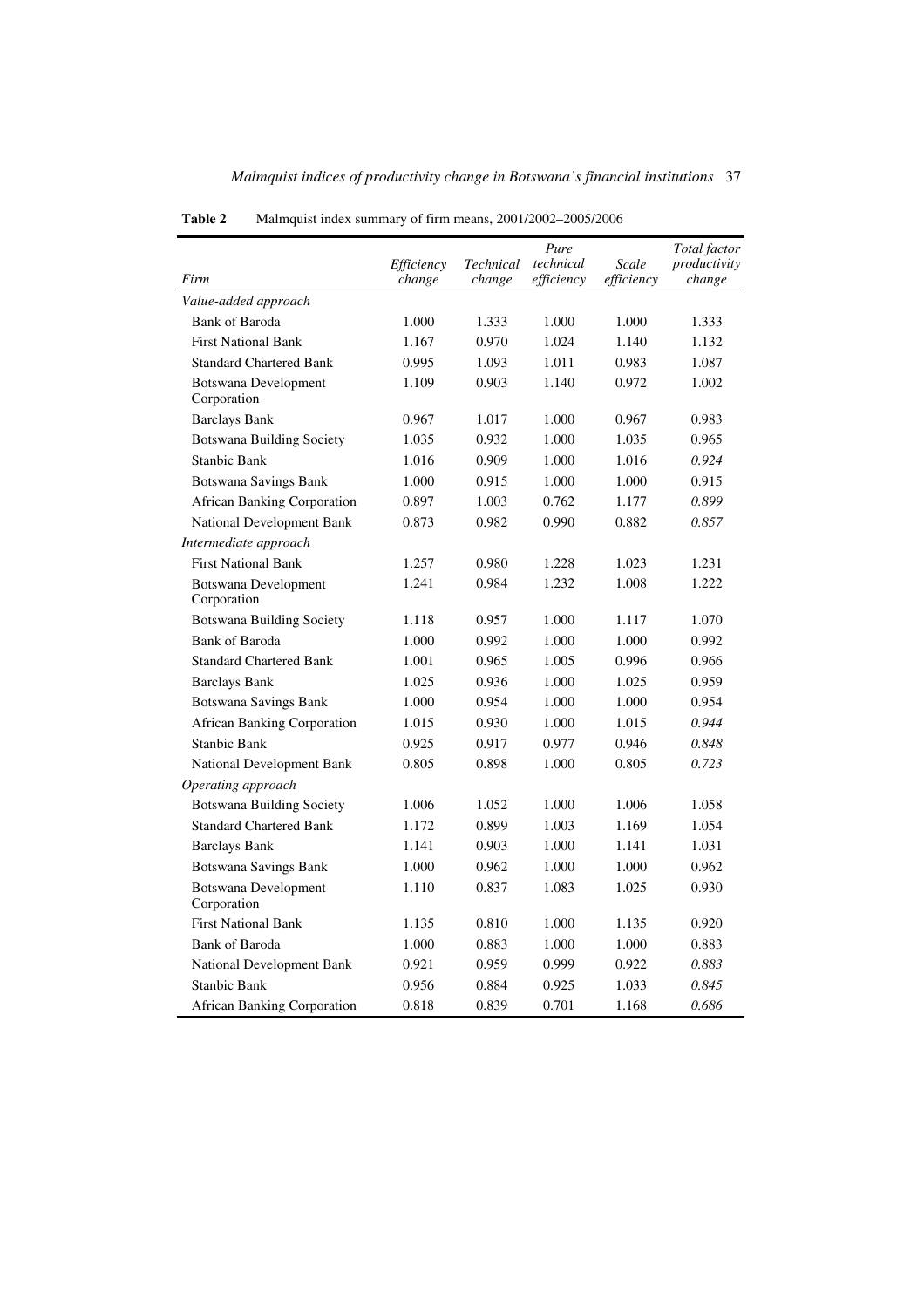Looking at the results obtained using the value-added approach, six of the ten institutions (see the last column of Table 2) exhibited an overall loss in productivity ranging from 1.7% for Barclays Bank to 14.3% for National Development Bank (NDB). The decomposition of this productivity change (the last column) into efficiency change and technical change indicates that for all institutions, with the exception of Barclays Bank, Standard Chartered Bank, Bank of Baroda and African Banking Corporation (ABC), there is evidence of negative frontier shifts ranging from a minimum of 1.8% (NDB) to a maximum of 9.7% (Botswana Development Corporation) (see Table 2, Column 2). These results indicate that 60% of Botswana's financial institutions experienced negative technical change during the period 2001–2006. On the other hand, Barclays Bank, NDB and ABC exhibited negative catching up over the same period (see Table 2, Column 1) ranging from a minimum of 0.5% (Standard Chartered Bank) to a maximum of 12.7% (NDB). For three of these four institutions a poor scale efficiency performance was the primary culprit.

Results obtained from the intermediate approach in terms of total productivity, efficiency and technical change, indicate an even weaker performance. Only three institutions achieved an increase in productivity over the period  $2001-2006$ ,<sup>2</sup> all institutions experienced negative technical change, although eight of the institutions experienced no or positive catch up in terms of efficiency. Of the two institutions that experienced a negative efficiency change, the primary culprit was again a poor scale efficiency performance.

Results from the operating approach are also mixed. Only three institutions achieved an increase in productivity, $3$  only one institution achieved positive technical change, while seven institutions experienced no or positive catch up in terms of efficiency. Of the three institutions that experienced a negative efficiency change the primary culprit for two of these was, this time, a poor technical efficiency performance.

Despite the mixed outcomes from each of the three approaches a number of observations are worthy of emphasis. First, the NDB is by far the worst performer in terms of efficiency change under both the value added and intermediate approaches, and both agree that this was primarily due to a poor scale efficiency performance. While the operating approach does not rank this institution as last in terms of efficiency change it still performs poorly, and, again, this is primarily due to a poor scale efficiency performance. This bank is a public sector bank which has the aim of lending for agricultural activities which are unpredictable, and hence prone to high default risks. Furthermore, it is noticeable that the underperformance of NDB is far more pronounced under the intermediation approach, with a catch up figure of only 0.805.

Second, Table 2 shows that under all three approaches the Bank of Baroda and the Botswana Savings Bank (BSB) exhibited no evidence of catching up with the efficiency frontier over the period in question, because they remained on the frontier over the entire period. Third, while no single bank achieved a positive increase in productivity using all three approaches, the value added and intermediation approaches recognised positive increases for both the First National Bank and the Botswana Development Corporation. Both approaches agree that this was primarily due to positive efficiency changes arising from pure technical efficiency. Finally, based on all three approaches, the Stanbic Bank, NDB and ABC are the worst performers in terms of productivity. For the Stanbic Bank this is unanimously due to a poor technical change performance. For the NDB this is unanimously due to a poor catching up in efficiency change, and more specifically a very poor scale efficiency performance. For the ABC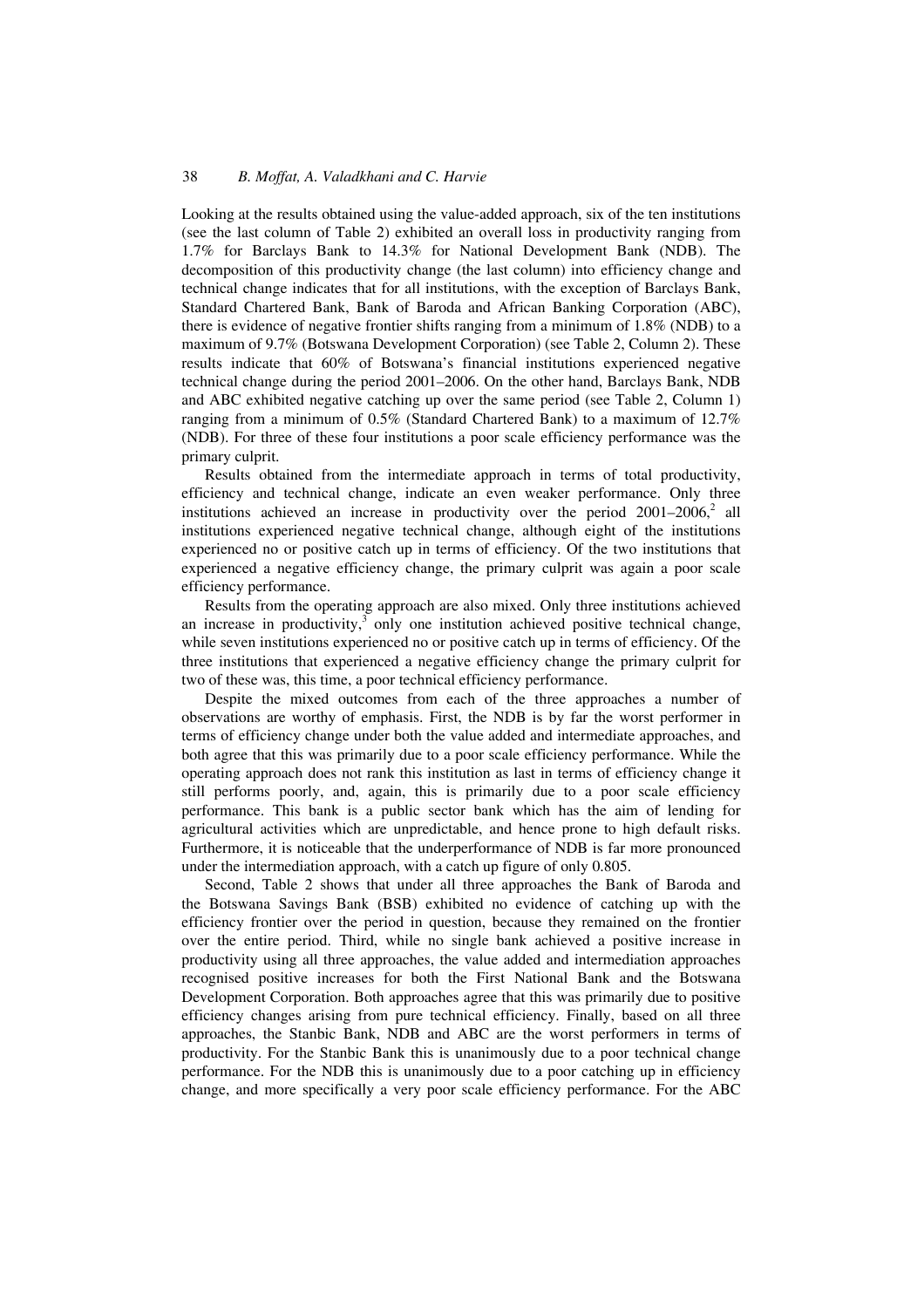the explanation for the poor productivity performance is more mixed. The value added and operating approaches suggest that this is primarily due to a poor efficiency change performance while the intermediate approach suggests it is, instead, due to a poor technical change performance. The value added and operating approaches clearly indicate that the poor efficiency performance is driven by very poor pure technical efficiency outcomes.

Summary statistics of calculated values of the various efficiency measures are presented in Table 3. Table 4 presents the means for all of the financial institutions for each of the sample years based on all three approaches. In addition, for each approach, Malmquist index averages<sup>4</sup> over the entire period (bottom row) are computed for each of the approaches.

| Types of efficiency              | Minimum | <b>Maximum</b> | Mean  | Standard deviation |
|----------------------------------|---------|----------------|-------|--------------------|
| Value-added approach             |         |                |       |                    |
| Efficiency change                | 0.930   | 1.140          | 1.005 | 0.080              |
| Technical change                 | 0.930   | 1.190          | 1.003 | 0.108              |
| Pure technical change            | 0.930   | 1.070          | 0.990 | 0.061              |
| Scale efficiency                 | 0.960   | 1.060          | 1.015 | 0.038              |
| Total factor productivity change | 0.910   | 1.130          | 1.006 | 0.106              |
| Intermediation approach          |         |                |       |                    |
| Efficiency change                | 0.980   | 1.100          | 1.032 | 0.052              |
| Technical change                 | 0.820   | 1.120          | 0.956 | 0.112              |
| Pure technical change            | 1.000   | 1.090          | 1.041 | 0.039              |
| Scale efficiency                 | 0.950   | 1.010          | 0.991 | 0.026              |
| Total factor productivity change | 0.870   | 1.240          | 0.989 | 0.150              |
| Operating approach               |         |                |       |                    |
| Efficiency change                | 0.790   | 1.540          | 1.048 | 0.289              |
| Technical change                 | 0.580   | 1.080          | 0.921 | 0.200              |
| Pure technical change            | 0.830   | 1.080          | 0.969 | 0.088              |
| Scale efficiency                 | 0.940   | 1.430          | 1.070 | 0.205              |
| Total factor productivity change | 0.820   | 0.970          | 0.920 | 0.063              |

**Table 3** Descriptive statistics: efficiency measures (2001/2002–2005/2006)

As indicated in Table 4, there was an overall mean annual decrease in total factor productivity over the period ending December 2006 under both the intermediate and operating approaches. The value added approach indicates a very modest improvement in the mean total factor productivity over the same period. In the case of Botswana's financial institutions the poor overall productivity performance over the entire period is primarily due to technological regress (downward shift of the frontier). This is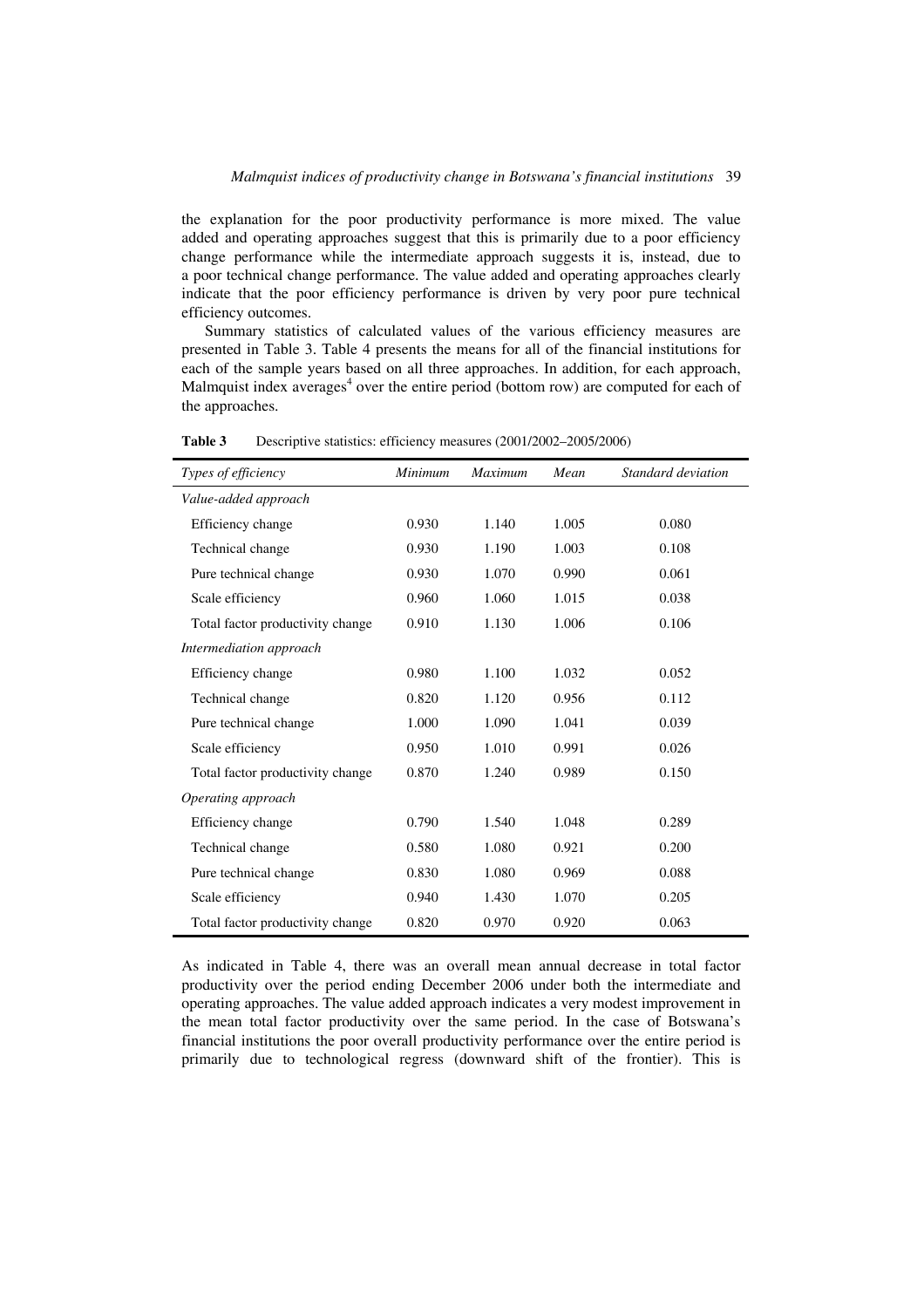particularly noticeable for the intermediate and operating approaches. The reason for this may be due to the fact that most of these institutions have not embarked on the use of new technologies, such as telephone banking and internet banking, which, according to Avkiran (2000), have been found to be cost effective ways for the delivery of financial services.

| Year                  | Efficiency<br>change | <b>Technical</b><br>change | Pure technical<br>change | Scale<br>efficiency | Total factor<br>productivity<br>change |
|-----------------------|----------------------|----------------------------|--------------------------|---------------------|----------------------------------------|
| Value-added approach  |                      |                            |                          |                     |                                        |
| 2001/2002             | 1.008                | 0.930                      | 0.972                    | 1.037               | 0.938                                  |
| 2002/2003             | 0.952                | 0.955                      | 0.934                    | 1.020               | 0.910                                  |
| 2003/2004             | 0.930                | 1.191                      | 0.937                    | 0.993               | 1.108                                  |
| 2004/2005             | 0.998                | 0.942                      | 1.037                    | 0.963               | 0.940                                  |
| 2005/2006             | 1.135                | 0.999                      | 1.070                    | 1.061               | 1.134                                  |
| Mean                  | 1.002                | 0.999                      | 0.989                    | 1.014               | 1.002                                  |
| Intermediate approach |                      |                            |                          |                     |                                        |
| 2001/2002             | 1.001                | 0.961                      | 0.996                    | 1.005               | 0.962                                  |
| 2002/2003             | 1.010                | 0.986                      | 1.017                    | 0.993               | 0.997                                  |
| 2003/2004             | 0.977                | 0.888                      | 1.033                    | 0.946               | 0.867                                  |
| 2004/2005             | 1.066                | 0.824                      | 1.065                    | 1.001               | 0.878                                  |
| 2005/2006             | 1.104                | 1.122                      | 1.094                    | 1.009               | 1.239                                  |
| Mean                  | 1.031                | 0.951                      | 1.040                    | 0.991               | 0.980                                  |
| Operating approach    |                      |                            |                          |                     |                                        |
| 2001/2002             | 0.978                | 0.970                      | 0.993                    | 0.985               | 0.948                                  |
| 2002/2003             | 1.026                | 0.941                      | 0.982                    | 1.044               | 0.965                                  |
| 2003/2004             | 1.540                | 0.579                      | 1.077                    | 1.430               | 0.892                                  |
| 2004/2005             | 0.791                | 1.039                      | 0.834                    | 0.949               | 0.822                                  |
| 2005/2006             | 0.904                | 1.078                      | 0.957                    | 0.944               | 0.974                                  |
| Mean                  | 1.020                | 0.900                      | 0.956                    | 1.057               | 0.918                                  |

**Table 4** Malmquist index summary of annual means, 2001–2006

## **6 Conclusions and policy implications**

This paper has analysed the productivity changes of financial institutions in Botswana over the period 2001 to 2006, utilising a DEA type Malmquist productivity index. This allowed the simultaneous analysis of changes in total productivity due to a catching-up effect and frontier movement. In order to assess the robustness and sensitivity of our results, we have employed three different approaches, namely, the value-added, intermediation and operating approaches, to specify different combinations of inputs and outputs.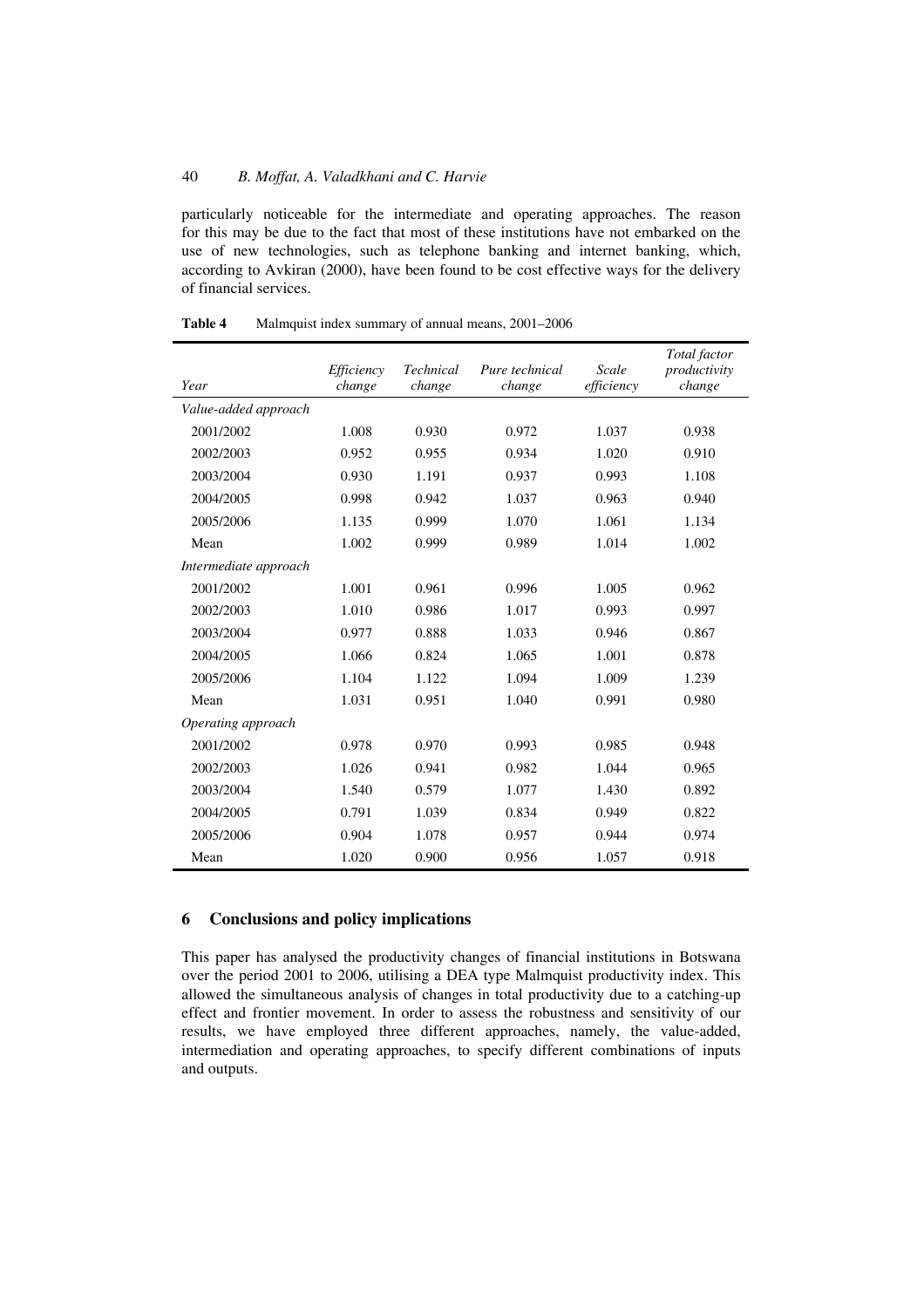#### *Malmquist indices of productivity change in Botswana's financial institutions* 41

Overall, the results indicate that there has been a loss or little productivity growth at the frontier during the period in question, although there has been some improvement in the relative efficiency of most of the financial institutions in Botswana. The loss in total factor productivity has, therefore, been mostly due to technological regress. The reason for this may be that most of these institutions have not embarked on the use of new technologies such as telephone banking and internet banking in the delivery of their services. One may therefore conclude that financial institutions in Botswana lack dynamic efficiency, for example, the sector is dominated by three banks, Barclays Bank, Standard Chartered and First National Bank, and they accounted for 82% of total bank deposits in 2006 (BoB, 2007). Financial sector is not engaging actively in product innovation, and financial institutions are not making use of the most cost effective technologies. A lack of competition in the financial sector is likely to be the primary cause of this.

In terms of institution specific performance, Stanbic Bank, NDB and ABC are the worst performers in terms of productivity under all the three approaches. The NDB is the worst performer in terms of negative catch-up under the value added and intermediate approaches. This is a public sector bank with the aim of lending for agricultural activities which are unpredictable and hence prone to high default risks. The Bank of Baroda and BSB exhibited no evidence of catching up with the frontier over the period. This is because these two institutions were on the frontier over the entire period. However, these two banks exhibit a negative frontier shift under the intermediate and operating approaches, leading to their productivity losses.

There are a number of important policy implications arising from the results of this study. First, the poor overall productivity performance of Botswana's financial sector is cause for concern, as it is likely to contain the growth and development of the overall economy. As a consequence the authorities will need to rethink their reform measures to date with the objective of stimulating more competition in the marketplace. This could be achieved by: increasing the number of foreign banks operating in the economy; eliminating the distinction between banks and non bank financial institutions to allow competition in all sectors and segments of domestic financial markets; encourage consolidation of financial institutions through acquisitions and mergers with the stated objective of achieving clear efficiency outcomes; establish a single publicly owned financial institution with the stated objective of achieving state determined lending and development objectives while privatising all remaining state owned financial institutions; encourage the adoption of self-service technologies, such as telephone and internet banking, in order to improve productivity levels through a substantial reduction in service delivery costs. According to Avkiran (2000), the use of new information technology is one of the most cost effective ways for the delivery of financial services. However, in order to achieve greater competition better regulatory frameworks need to be introduced in order to make sure that public monopolies are not replaced by private ones.

Second, individual financial institutions at the behest of the central bank should be encouraged to tackle their individual weaknesses as identified from this study. For example, the NDB has performed poorly in terms of productivity change using all three approaches. This appears to be due to a combination of both poor efficiency and technical change, but mainly the former. Further analysis suggests that the poor efficiency performance is primarily related to a poor scale efficiency performance. It is clear,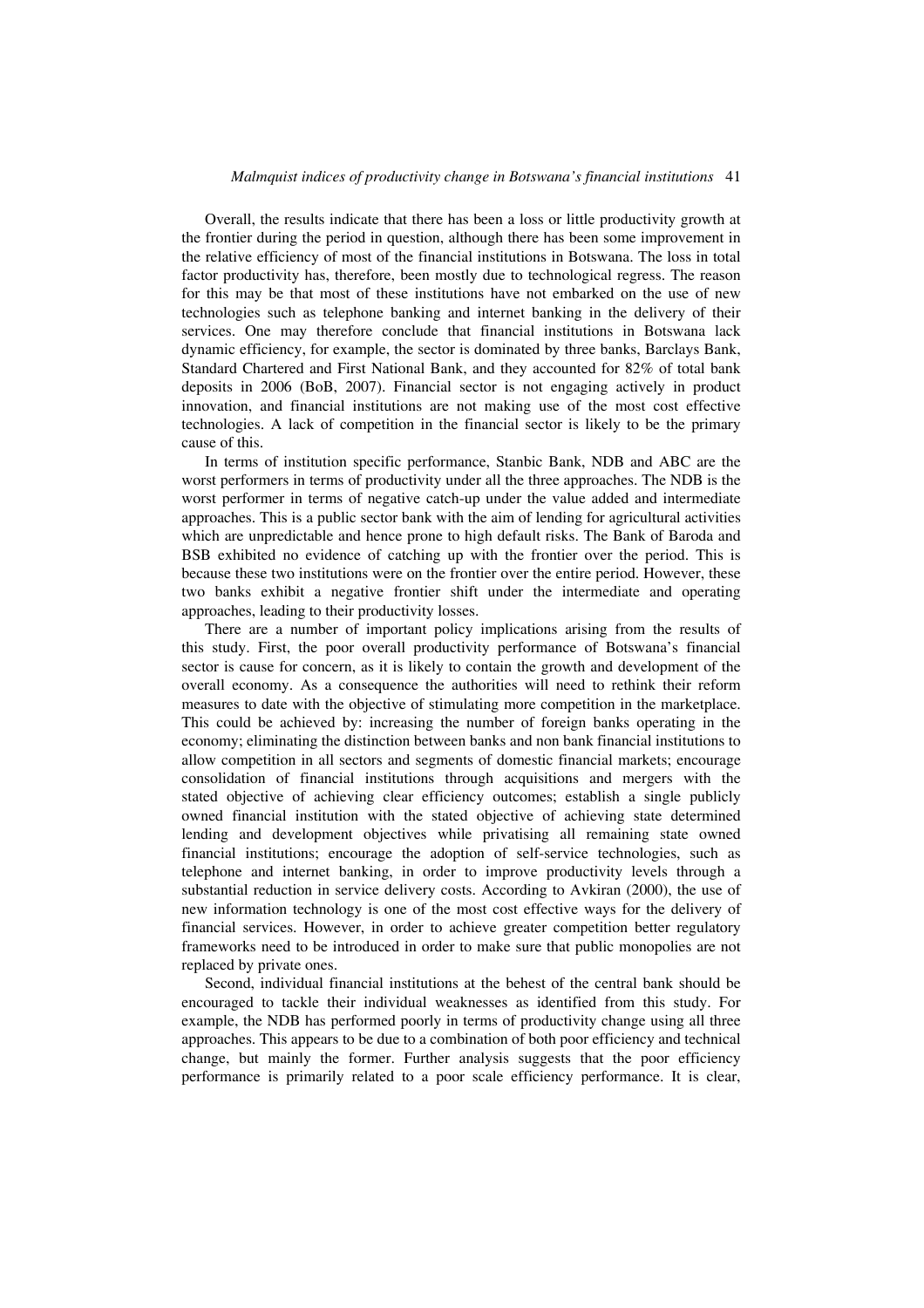however, that a one size fits all approach to financial sector reforms aimed at enhancing the performance of all financial institution will not be appropriate nor effective in the context of Botswana.

Finally, the results reported here should be benchmarked with that of other developing economies at a similar stage of economic development, with the objective of identifying in what areas financial sector performance should be better and what policies should be given changed in order to achieve this.

#### **Acknowledgements**

We wish to acknowledge two anonymous referees whose constructive inputs and comments improved an earlier version of this article. The usual caveat applies.

#### **References**

- Ataullah, A. and Le, H. (2006) 'Economic reforms and bank efficiency in developing countries: the case of the Indian banking industry', *Applied Financial Economics*, Vol. 16, No. 9, pp.653–663.
- Avkiran, N.K. (2000) 'Rising productivity of Australian trading banks under deregulation 1986–1995', *Journal of Economics and Finance,* Vol. 24, No. 2, pp.122–140.
- Bank of Botswana (BoB) (1999) 'Annual report', Gaborone.
- Bank of Botswana (BoB) (2007) 'Annual report', Gaborone.
- Berg, S.A., Forsund, F.R. and Jansen, E.S. (1992) 'Malmquist indices of productivity growth during the deregulation of Norwegian banking', *Scandinavian Journal of Economics*, Vol. 94, Suppl., pp.211–228.
- Canhoto, A. and Dermine, J. (2003) 'A note on banking efficiency in Portugal, new vs. old banks', *Journal of Banking and Finance*, Vol. 27, No. 11, pp.2087–2098.
- Chen, X., Skully, M. and Brown, K. (2005) 'Banking efficiency in China: application of DEA to pre and post deregulation eras 1993–2000', *China Economic Review*, Vol. 16, No. 3, pp.229–245.
- Coelli, T.J., Rao, D.S.P., O'Donnell, C.J. and Battese, G.E. (2005) 'An introduction to efficiency and productivity analysis', New York: Springer Science and Business Media.
- Das, A. and Ghosh, S. (2006) 'Financial deregulation and efficiency: an empirical analysis of Indian banks during the post reform period', *Review of Financial Economics*, Vol. 15, No. 3, pp.193–221.
- Drake, L. (2001) 'Efficiency and productivity change in UK banking', *Applied Financial Economics*, Vol. 11, No. 5, pp.557–571.
- Fare, R., Grosskopf, S., Yaisawang, S., Li, S.K. and Wang, Z. (1990) 'Productivity growth in Illinois electricity utilities', *Resources and Energy*, Vol. 12, No. 4, pp.383–398.
- Favero, C.A. and Papi, L. (1995) 'Technical efficiency and scale efficiency in the Italian banking sector: a non-parametric approach', *Applied Economics*, Vol. 27, No. 4, pp.385–395.
- Isik, I. and Hassan, M.K. (2003) 'Financial deregulation and total factor productivity change: an empirical study of Turkish commercial banks', *Journal of Banking and Finance*, Vol. 27, No. 8, pp.1455–1485.
- Jeanneney, S.G., Hua, P. and Liang, Z. (2006) 'Financial development, economic efficiency and productivity growth: evidence from China', *The Developing Economies*, Vol. 44, No. 1, pp.27–52.